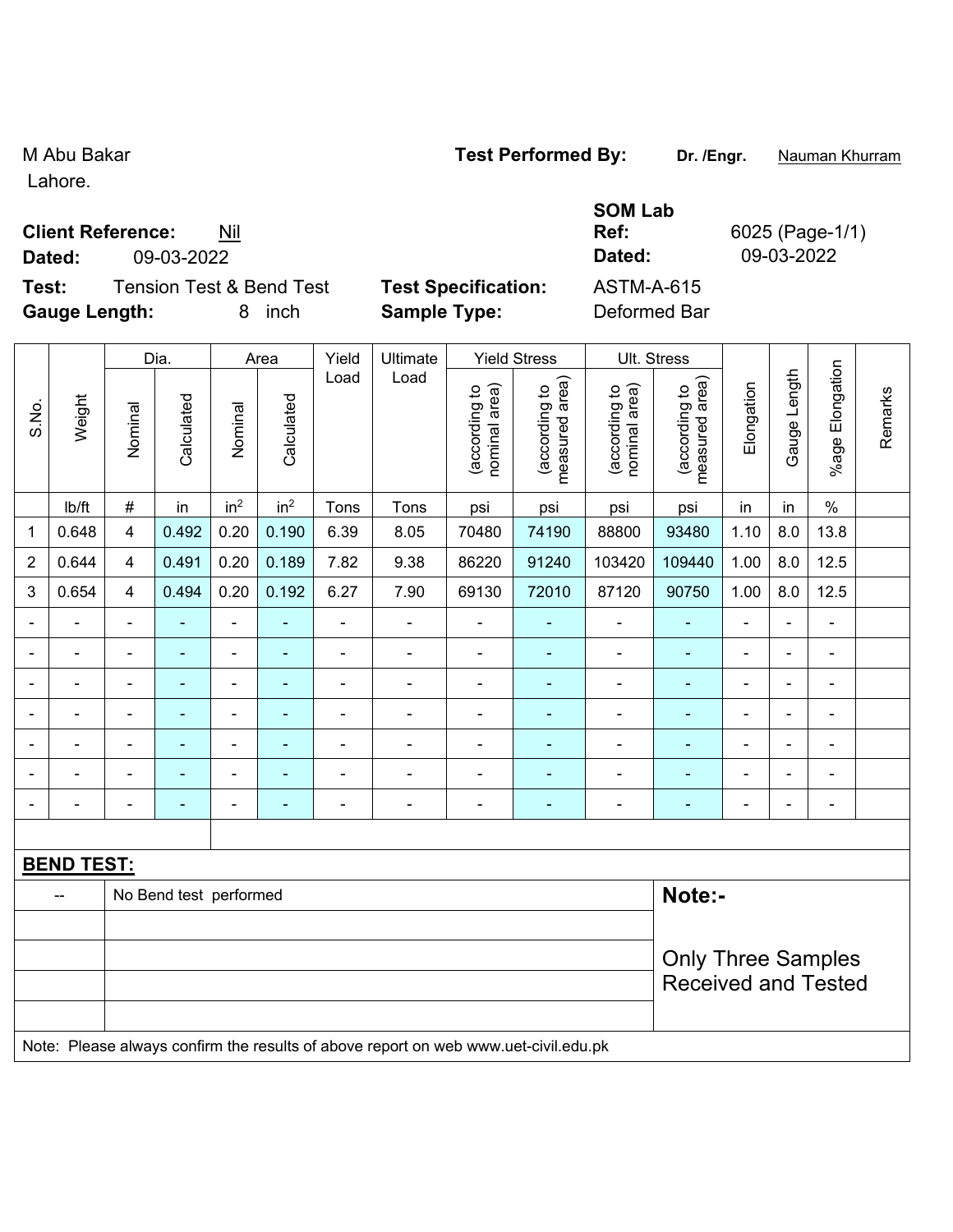Sohaib Ashraf **Test Performed By:** Dr. /Engr. **Asad Ali Gillani** Cohaib Ashraf **Mangel Associates** 

PM United LifeStyle Pvt. Ltd.(Constructing a High rise Building" Skyscraper By United" Lahore)

| <b>Client Reference:</b> |            | ULS/2021-22/007 |
|--------------------------|------------|-----------------|
| Dated:                   | 07-03-2022 |                 |

**Test:** Tension Test & Bend Test **Test Specification:** ASTM-A-615 **Gauge Length:** 8 inch **Sample Type:** Deformed Bar

**SOM Lab Ref:** 6026 (Page-1/1) **Dated:** 07-03-2022 **Dated:** 09-03-2022

|                |                   |                                                                  | Dia.           |                              | Area            | Yield          | Ultimate                                                                            |                                | <b>Yield Stress</b>                         |                                | Ult. Stress                                 |                |                |                          |         |
|----------------|-------------------|------------------------------------------------------------------|----------------|------------------------------|-----------------|----------------|-------------------------------------------------------------------------------------|--------------------------------|---------------------------------------------|--------------------------------|---------------------------------------------|----------------|----------------|--------------------------|---------|
| S.No.          | Weight            | Nominal                                                          | Calculated     | Nominal                      | Calculated      | Load           | Load                                                                                | nominal area)<br>(according to | (according to<br>measured area)<br>measured | nominal area)<br>(according to | (according to<br>neasured area)<br>measured | Elongation     | Gauge Length   | Elongation<br>%age       | Remarks |
|                | Ib/ft             | $\#$                                                             | in             | in <sup>2</sup>              | in <sup>2</sup> | Tons           | Tons                                                                                | psi                            | psi                                         | psi                            | psi                                         | in             | in             | $\%$                     |         |
| 1              | 2.664             | 8                                                                | 0.998          | 0.79                         | 0.783           | 24.03          | 33.25                                                                               | 67080                          | 67680                                       | 92830                          | 93660                                       | 1.40           | 8.0            | 17.5                     |         |
| $\overline{2}$ | 2.670             | 8                                                                | 1.000          | 0.79                         | 0.785           | 24.23          | 33.20                                                                               | 67650                          | 68080                                       | 92690                          | 93280                                       | 1.50           | 8.0            | 18.8                     |         |
| 3              | 1.496             | 6                                                                | 0.748          | 0.44                         | 0.440           | 14.60          | 19.06                                                                               | 73170                          | 73170                                       | 95550                          | 95550                                       | 1.50           | 8.0            | 18.8                     |         |
| 4              | 1.489             | 6                                                                | 0.747          | 0.44                         | 0.438           | 14.98          | 21.41                                                                               | 75110                          | 75450                                       | 107300                         | 107790                                      | 1.30           | 8.0            | 16.3                     |         |
| 5              | 0.663             | $\overline{\mathbf{4}}$                                          | 0.498          | 0.20                         | 0.195           | 6.49           | 9.03                                                                                | 71610                          | 73440                                       | 99600                          | 102150                                      | 1.30           | 8.0            | 16.3                     |         |
| 6              | 0.690             | $\overline{\mathbf{4}}$                                          | 0.508          | 0.20                         | 0.203           | 6.29           | 8.97                                                                                | 69360                          | 68330                                       | 98920                          | 97460                                       | 1.40           | 8.0            | 17.5                     |         |
|                |                   |                                                                  |                | $\blacksquare$               |                 | $\blacksquare$ | $\blacksquare$                                                                      | $\overline{a}$                 |                                             | $\blacksquare$                 |                                             |                |                | L,                       |         |
|                |                   | ۰                                                                | $\blacksquare$ | $\qquad \qquad \blacksquare$ | ٠               | $\blacksquare$ | $\overline{\phantom{a}}$                                                            | $\blacksquare$                 | $\blacksquare$                              | $\blacksquare$                 | $\blacksquare$                              | $\blacksquare$ | $\blacksquare$ | $\overline{\phantom{a}}$ |         |
|                |                   | $\blacksquare$                                                   | $\blacksquare$ | ÷,                           | ۰               | ä,             | ä,                                                                                  | $\blacksquare$                 | $\blacksquare$                              | $\blacksquare$                 | $\blacksquare$                              | $\blacksquare$ |                | $\overline{\phantom{a}}$ |         |
|                |                   | $\blacksquare$                                                   | $\blacksquare$ | ÷,                           | $\blacksquare$  | ÷              | $\blacksquare$                                                                      | $\blacksquare$                 |                                             | $\blacksquare$                 | $\overline{\phantom{a}}$                    | $\blacksquare$ |                | $\blacksquare$           |         |
|                |                   |                                                                  |                |                              |                 |                |                                                                                     |                                |                                             |                                |                                             |                |                |                          |         |
|                | <b>BEND TEST:</b> |                                                                  |                |                              |                 |                |                                                                                     |                                |                                             |                                |                                             |                |                |                          |         |
|                | # 8               |                                                                  |                |                              |                 |                | Sample bend through 180 degrees Satisfactorily without any crack                    |                                |                                             |                                | Note:-                                      |                |                |                          |         |
|                | #6                |                                                                  |                |                              |                 |                | Sample bend through 180 degrees Satisfactorily without any crack                    |                                |                                             |                                |                                             |                |                |                          |         |
|                | #4                | Sample bend through 180 degrees Satisfactorily without any crack |                | <b>Only Nine Samples</b>     |                 |                |                                                                                     |                                |                                             |                                |                                             |                |                |                          |         |
|                |                   |                                                                  |                |                              |                 |                |                                                                                     |                                |                                             |                                | <b>Received and Tested</b>                  |                |                |                          |         |
|                |                   |                                                                  |                |                              |                 |                |                                                                                     |                                |                                             |                                |                                             |                |                |                          |         |
|                |                   |                                                                  |                |                              |                 |                | Note: Please always confirm the results of above report on web www.uet-civil.edu.pk |                                |                                             |                                |                                             |                |                |                          |         |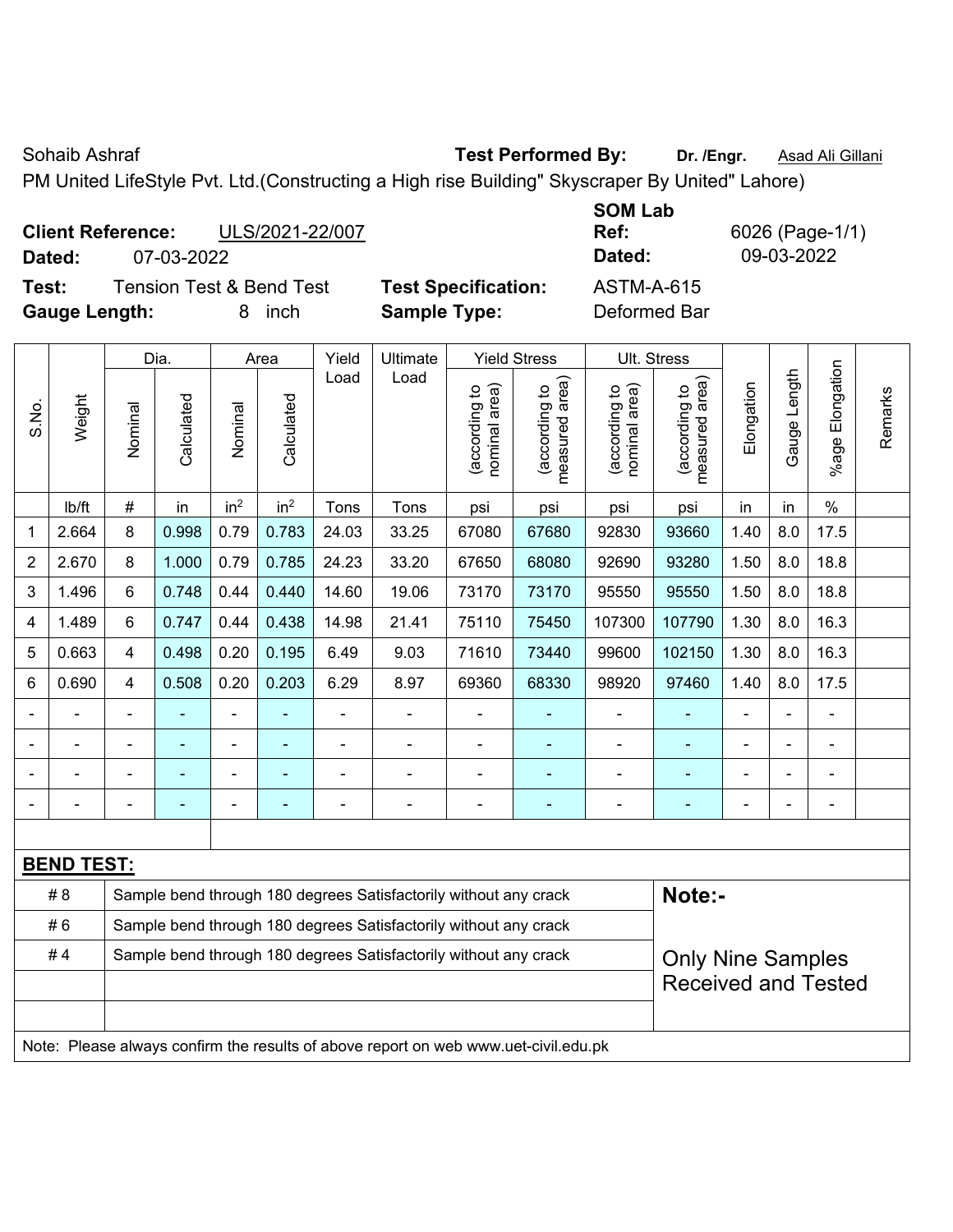## Engr Uzair siddique **Test Performed By: Dr. /Engr.**

S. Asad Ali Gillani

Atiq Associates.(Lahore American School,Upper Mall Road,Lahore)

| <b>Client Reference:</b> | Nil |
|--------------------------|-----|
|--------------------------|-----|

**Test:** Tension Test & Bend Test **Test Specification:** ASTM-A-615 **Gauge Length:** 8 inch **Sample Type:** Deformed Bar

**SOM Lab Ref:** 6027 (Page-1/1) **Dated:** 09-03-2022 **Dated:** 09-03-2022

|                |                   |                | Dia.                                                             |                 | Area                     | Yield          | Ultimate                                                                            |                               | <b>Yield Stress</b>                         | Ult. Stress                    |                                 |                |                |                                    |         |
|----------------|-------------------|----------------|------------------------------------------------------------------|-----------------|--------------------------|----------------|-------------------------------------------------------------------------------------|-------------------------------|---------------------------------------------|--------------------------------|---------------------------------|----------------|----------------|------------------------------------|---------|
| S.No.          | Weight            | Nominal        | Calculated                                                       | Nominal         | Calculated               | Load           | Load                                                                                | nominal area)<br>according to | (according to<br>neasured area)<br>measured | (according to<br>nominal area) | (according to<br>measured area) | Elongation     | Gauge Length   | Elongation<br>$%$ age $\mathsf{F}$ | Remarks |
|                | lb/ft             | $\#$           | in                                                               | in <sup>2</sup> | in <sup>2</sup>          | Tons           | Tons                                                                                | psi                           | psi                                         | psi                            | psi                             | in             | in             | $\frac{0}{0}$                      |         |
| 1              | 2.652             | 8              | 0.996                                                            | 0.79            | 0.779                    | 24.54          | 34.51                                                                               | 68500                         | 69470                                       | 96330                          | 97690                           | 1.50           | 8.0            | 18.8                               |         |
| $\overline{2}$ | 2.646             | 8              | 0.995                                                            | 0.79            | 0.778                    | 24.84          | 34.81                                                                               | 69350                         | 70420                                       | 97190                          | 98680                           | 1.60           | 8.0            | 20.0                               |         |
| 3              | 1.479             | 6              | 0.744                                                            | 0.44            | 0.435                    | 14.98          | 20.05                                                                               | 75110                         | 75970                                       | 100500                         | 101660                          | 1.20           | 8.0            | 15.0                               |         |
| 4              | 1.474             | 6              | 0.743                                                            | 0.44            | 0.433                    | 14.80          | 19.95                                                                               | 74190                         | 75390                                       | 99990                          | 101610                          | 1.20           | 8.0            | 15.0                               |         |
| 5              | 0.667             | $\overline{4}$ | 0.500                                                            | 0.20            | 0.196                    | 7.49           | 9.73                                                                                | 82620                         | 84310                                       | 107350                         | 109540                          | 1.00           | 8.0            | 12.5                               |         |
| 6              | 0.664             | $\overline{4}$ | 0.498                                                            | 0.20            | 0.195                    | 7.54           | 9.81                                                                                | 83180                         | 85320                                       | 108140                         | 110910                          | 1.00           | 8.0            | 12.5                               |         |
|                |                   |                | ÷                                                                | ä,              |                          | $\blacksquare$ | ä,                                                                                  |                               |                                             | ä,                             | $\blacksquare$                  | $\blacksquare$ |                | ä,                                 |         |
|                |                   |                |                                                                  |                 |                          |                |                                                                                     |                               |                                             |                                |                                 |                |                |                                    |         |
|                |                   |                |                                                                  | -               |                          |                |                                                                                     |                               |                                             | $\blacksquare$                 |                                 |                |                |                                    |         |
| $\blacksquare$ | $\blacksquare$    | $\blacksquare$ | ÷,                                                               | ä,              | ۰                        | $\blacksquare$ | $\blacksquare$                                                                      | Ē,                            | $\overline{\phantom{a}}$                    | $\blacksquare$                 | ٠                               | $\blacksquare$ | $\blacksquare$ | $\blacksquare$                     |         |
|                |                   |                |                                                                  |                 |                          |                |                                                                                     |                               |                                             |                                |                                 |                |                |                                    |         |
|                | <b>BEND TEST:</b> |                |                                                                  |                 |                          |                |                                                                                     |                               |                                             |                                |                                 |                |                |                                    |         |
|                | # 8               |                |                                                                  |                 |                          |                | Sample bend through 180 degrees Satisfactorily without any crack                    |                               |                                             |                                | Note:-                          |                |                |                                    |         |
|                | #6                |                |                                                                  |                 |                          |                | Sample bend through 180 degrees Satisfactorily without any crack                    |                               |                                             |                                |                                 |                |                |                                    |         |
|                | #4                |                | Sample bend through 180 degrees Satisfactorily without any crack |                 | <b>Only Nine Samples</b> |                |                                                                                     |                               |                                             |                                |                                 |                |                |                                    |         |
|                |                   |                |                                                                  |                 |                          |                |                                                                                     |                               |                                             |                                | <b>Received and Tested</b>      |                |                |                                    |         |
|                |                   |                |                                                                  |                 |                          |                |                                                                                     |                               |                                             |                                |                                 |                |                |                                    |         |
|                |                   |                |                                                                  |                 |                          |                | Note: Please always confirm the results of above report on web www.uet-civil.edu.pk |                               |                                             |                                |                                 |                |                |                                    |         |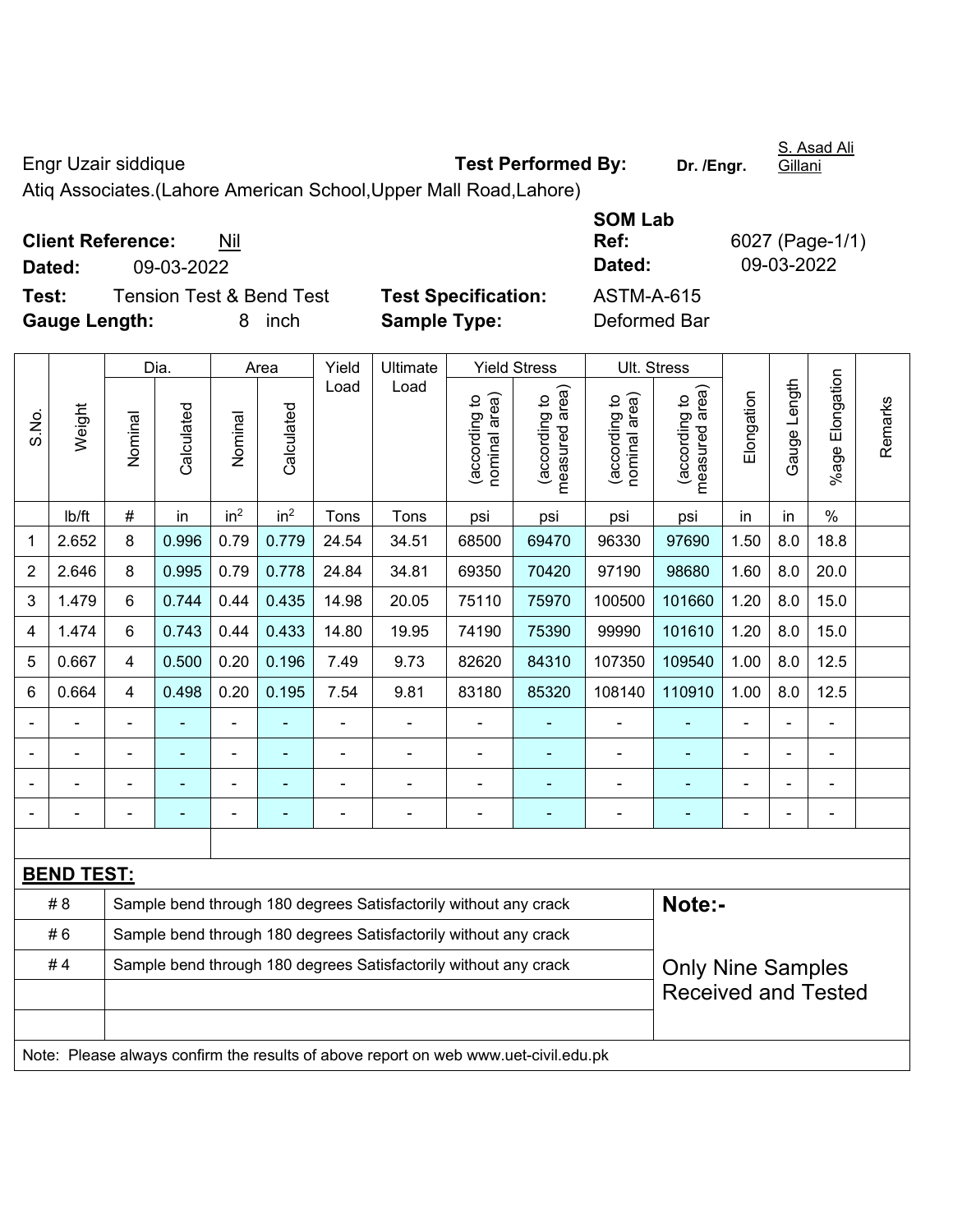Tahir Mehmood **Test Performed By: Dr. /Engr.** Asad Ali Gillani

Chief Engr. Zaitoon,New Lahore City.(Const Of Houses At Zaitoon City By SWN Const. Company)

| <b>Client Reference:</b> |            | NLC/CE/Const/34 | Ref:   | 6028 (Page-1 |
|--------------------------|------------|-----------------|--------|--------------|
| Dated:                   | 08-03-2022 |                 | Dated: | 09-03-2022   |

**Test:** Tension Test & Bend Test **Test Specification:** ASTM-A-615 **Gauge Length:** 8 inch **Sample Type:** Deformed Bar (FF Steel)

| <b>SOM Lab</b> |                 |
|----------------|-----------------|
| Ref:           | 6028 (Page-1/1) |
| Dated:         | 09-03-2022      |

| 6028 (Page-1/1) |
|-----------------|
| 09-03-2022      |

|                |                   |                                                                  | Dia.       |                 | Area            | Yield                    | Ultimate                                                                            |                                | <b>Yield Stress</b>             |                                | Ult. Stress                                           |                |              |                         |         |
|----------------|-------------------|------------------------------------------------------------------|------------|-----------------|-----------------|--------------------------|-------------------------------------------------------------------------------------|--------------------------------|---------------------------------|--------------------------------|-------------------------------------------------------|----------------|--------------|-------------------------|---------|
| S.No.          | Weight            | Nominal                                                          | Calculated | Nominal         | Calculated      | Load                     | Load                                                                                | nominal area)<br>(according to | measured area)<br>(according to | nominal area)<br>(according to | measured area)<br>(according to                       | Elongation     | Gauge Length | Elongation<br>$%$ age I | Remarks |
|                | lb/ft             | #                                                                | in         | in <sup>2</sup> | in <sup>2</sup> | Tons                     | Tons                                                                                | psi                            | psi                             | psi                            | psi                                                   | in             | in           | $\%$                    |         |
| 1              | 1.653             | 6                                                                | 0.787      | 0.44            | 0.486           | 16.28                    | 21.27                                                                               | 81600                          | 73880                           | 106640                         | 96540                                                 | 1.20           | 8.0          | 15.0                    |         |
| $\overline{2}$ | 1.648             | 6                                                                | 0.785      | 0.44            | 0.484           | 16.43                    | 22.02                                                                               | 82370                          | 74880                           | 110370                         | 100330                                                | 1.10           | 8.0          | 13.8                    |         |
| $\mathbf{3}$   | 0.659             | 4                                                                | 0.497      | 0.20            | 0.194           | 5.88                     | 8.10                                                                                | 64860                          | 66870                           | 89370                          | 92130                                                 | 1.40           | 8.0          | 17.5                    |         |
| 4              | 0.657             | 4                                                                | 0.496      | 0.20            | 0.193           | 5.81                     | 7.95                                                                                | 64080                          | 66400                           | 87680                          | 90860                                                 | 1.30           | 8.0          | 16.3                    |         |
|                |                   | $\blacksquare$                                                   |            | $\blacksquare$  |                 |                          | $\blacksquare$                                                                      |                                | $\blacksquare$                  |                                | ۰                                                     | $\blacksquare$ |              | L,                      |         |
|                |                   |                                                                  |            |                 |                 |                          |                                                                                     | ä,                             |                                 |                                |                                                       |                |              |                         |         |
|                |                   | $\blacksquare$                                                   |            |                 | $\blacksquare$  | $\blacksquare$           | $\blacksquare$                                                                      | $\blacksquare$                 | $\overline{\phantom{0}}$        | $\blacksquare$                 | $\overline{\phantom{0}}$                              | $\blacksquare$ |              | $\overline{a}$          |         |
|                |                   | $\blacksquare$                                                   |            | $\blacksquare$  |                 |                          |                                                                                     | $\blacksquare$                 | ٠                               | $\blacksquare$                 | ۰                                                     |                | Ē,           | ÷                       |         |
| $\blacksquare$ |                   | $\blacksquare$                                                   |            | $\blacksquare$  |                 | $\overline{\phantom{a}}$ | $\blacksquare$                                                                      | ä,                             | ۰                               | $\blacksquare$                 | ۰                                                     | $\blacksquare$ | ÷            | $\blacksquare$          |         |
| $\blacksquare$ |                   | $\blacksquare$                                                   |            | $\blacksquare$  | $\blacksquare$  | $\blacksquare$           | $\blacksquare$                                                                      | ä,                             | $\blacksquare$                  | $\blacksquare$                 | ۰                                                     | $\blacksquare$ |              | $\blacksquare$          |         |
|                |                   |                                                                  |            |                 |                 |                          |                                                                                     |                                |                                 |                                |                                                       |                |              |                         |         |
|                | <b>BEND TEST:</b> |                                                                  |            |                 |                 |                          |                                                                                     |                                |                                 |                                |                                                       |                |              |                         |         |
|                | #6                |                                                                  |            |                 |                 |                          | Sample bend through 180 degrees Satisfactorily without any crack                    |                                |                                 |                                | Note:-                                                |                |              |                         |         |
|                | #4                | Sample bend through 180 degrees Satisfactorily without any crack |            |                 |                 |                          |                                                                                     |                                |                                 |                                |                                                       |                |              |                         |         |
|                |                   |                                                                  |            |                 |                 |                          |                                                                                     |                                |                                 |                                | <b>Only Six Samples</b><br><b>Received and Tested</b> |                |              |                         |         |
|                |                   |                                                                  |            |                 |                 |                          | Note: Please always confirm the results of above report on web www.uet-civil.edu.pk |                                |                                 |                                |                                                       |                |              |                         |         |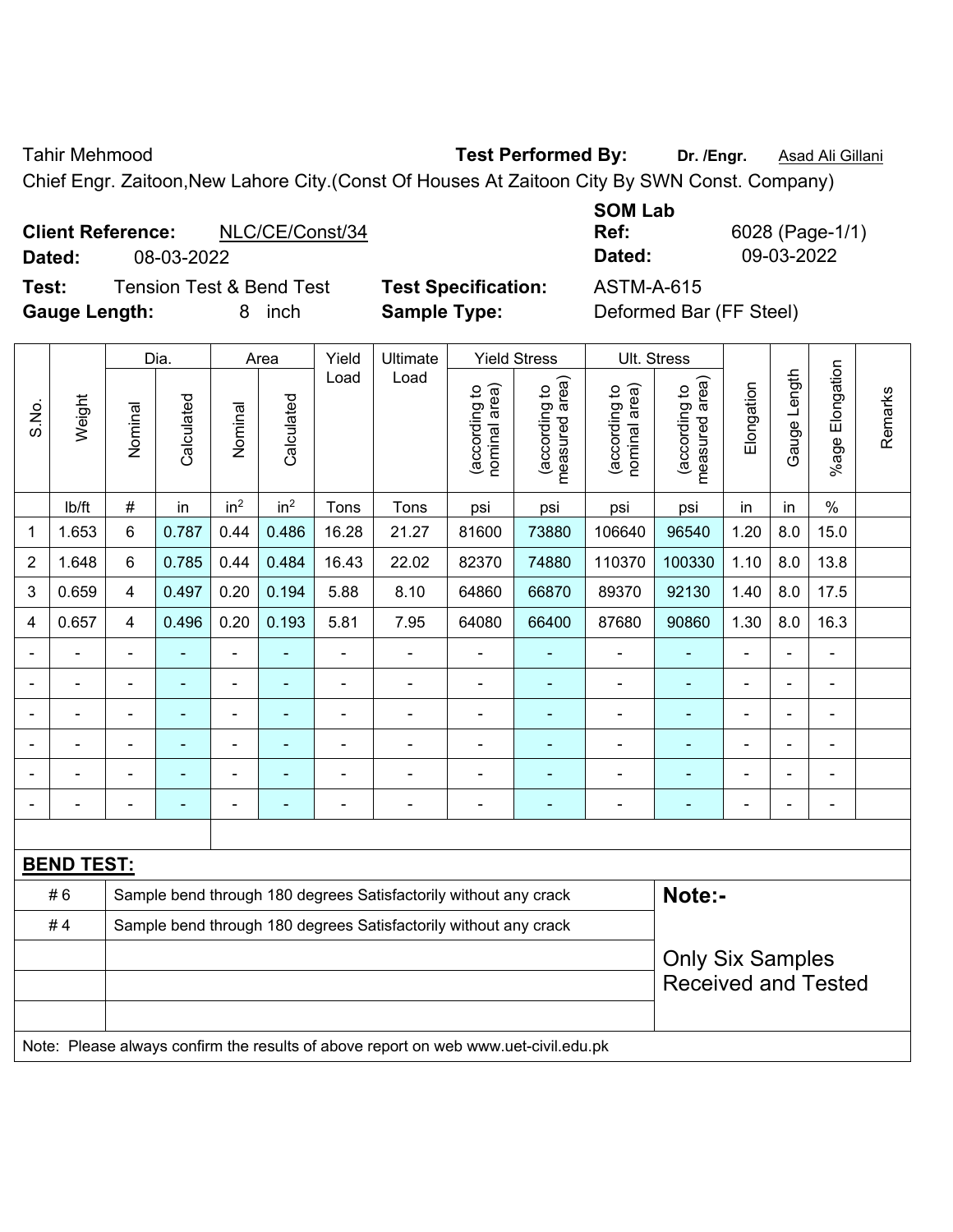Bridgeway Developers **Test Performed By:** Dr. /Engr. **Asad Ali Gillani Bridgeway Developers** 

Gulberg,Lahore.(Piling At Pearl One Residencies By Bridgeway Dev 26 Block-C Gulberg III Lhr)

**Client Reference:** Nil

**Dated:** 09-03-2022 **Dated:** 09-03-2022

**Test:** Tension Test & Bend Test **Test Specification:** ASTM-A-615 **Gauge Length:** 8 inch **Sample Type:** Deformed Bar (Batala Premium)

| <b>SOM Lab</b> |                 |
|----------------|-----------------|
| Ref:           | 6029 (Page-1/1) |
| Dated:         | 09-03-2022      |

|                          |                          |                          | Dia.           |                          | Area                                                             | Yield          | Ultimate                                                                            |                                | <b>Yield Stress</b>             |                                | Ult. Stress                                            |                |                          |                          |         |
|--------------------------|--------------------------|--------------------------|----------------|--------------------------|------------------------------------------------------------------|----------------|-------------------------------------------------------------------------------------|--------------------------------|---------------------------------|--------------------------------|--------------------------------------------------------|----------------|--------------------------|--------------------------|---------|
| S.No.                    | Weight                   | Nominal                  | Calculated     | Nominal                  | Calculated                                                       | Load           | Load                                                                                | nominal area)<br>(according to | (according to<br>measured area) | (according to<br>nominal area) | (according to<br>measured area)                        | Elongation     | Gauge Length             | Elongation<br>$%$ age    | Remarks |
|                          | lb/ft                    | $\#$                     | in             | in <sup>2</sup>          | in <sup>2</sup>                                                  | Tons           | Tons                                                                                | psi                            | psi                             | psi                            | psi                                                    | in             | in                       | $\%$                     |         |
| 1                        | 2.702                    | 8                        | 1.005          | 0.79                     | 0.794                                                            | 24.54          | 35.22                                                                               | 68500                          | 68160                           | 98320                          | 97830                                                  | 1.30           | 8.0                      | 16.3                     |         |
| $\overline{2}$           | 1.030                    | 5                        | 0.621          | 0.31                     | 0.303                                                            | 10.19          | 13.71                                                                               | 72520                          | 74200                           | 97540                          | 99800                                                  | 1.20           | 8.0                      | 15.0                     |         |
| $\blacksquare$           | $\overline{\phantom{0}}$ | $\blacksquare$           | ۰              | $\blacksquare$           | $\blacksquare$                                                   | $\blacksquare$ | $\blacksquare$                                                                      | $\overline{\phantom{a}}$       | ٠                               | $\overline{\phantom{0}}$       | $\blacksquare$                                         | $\blacksquare$ | $\overline{\phantom{0}}$ | $\blacksquare$           |         |
| $\overline{\phantom{a}}$ | $\blacksquare$           | $\blacksquare$           | ÷              | ÷,                       | $\blacksquare$                                                   | $\blacksquare$ | $\blacksquare$                                                                      | $\blacksquare$                 | ٠                               | $\blacksquare$                 | $\blacksquare$                                         | $\blacksquare$ | ä,                       | $\overline{\phantom{a}}$ |         |
|                          | $\frac{1}{2}$            | $\overline{\phantom{a}}$ | $\blacksquare$ | $\overline{\phantom{a}}$ |                                                                  | $\blacksquare$ | ÷                                                                                   | $\overline{\phantom{a}}$       | $\blacksquare$                  | $\blacksquare$                 | $\blacksquare$                                         | $\blacksquare$ | ÷                        | $\blacksquare$           |         |
|                          | $\blacksquare$           | $\blacksquare$           | $\blacksquare$ | ÷                        |                                                                  | $\blacksquare$ | $\blacksquare$                                                                      | ä,                             | $\blacksquare$                  | $\blacksquare$                 | ÷,                                                     | $\blacksquare$ |                          | $\blacksquare$           |         |
|                          | ä,                       |                          | ÷              | $\blacksquare$           |                                                                  |                | $\overline{a}$                                                                      | ä,                             | $\blacksquare$                  | $\blacksquare$                 | ÷,                                                     |                |                          | $\overline{a}$           |         |
|                          | ä,                       |                          |                | ۰                        |                                                                  |                | ÷                                                                                   | $\blacksquare$                 |                                 |                                |                                                        |                |                          |                          |         |
|                          |                          |                          |                | ۰                        |                                                                  |                |                                                                                     | $\blacksquare$                 |                                 | ٠                              | ۳                                                      |                |                          | $\blacksquare$           |         |
| $\blacksquare$           | $\overline{a}$           |                          | ۰              | $\blacksquare$           |                                                                  | $\blacksquare$ | $\blacksquare$                                                                      | $\blacksquare$                 | ٠                               | $\blacksquare$                 | $\blacksquare$                                         | $\blacksquare$ |                          | $\blacksquare$           |         |
|                          |                          |                          |                |                          |                                                                  |                |                                                                                     |                                |                                 |                                |                                                        |                |                          |                          |         |
|                          | <b>BEND TEST:</b>        |                          |                |                          |                                                                  |                |                                                                                     |                                |                                 |                                |                                                        |                |                          |                          |         |
|                          | # 8                      |                          |                |                          |                                                                  |                | Sample bend through 180 degrees Satisfactorily without any crack                    |                                |                                 |                                | Note:-                                                 |                |                          |                          |         |
|                          | #5                       |                          |                |                          | Sample bend through 180 degrees Satisfactorily without any crack |                |                                                                                     |                                |                                 |                                |                                                        |                |                          |                          |         |
|                          |                          |                          |                |                          |                                                                  |                |                                                                                     |                                |                                 |                                | <b>Only Four Samples</b><br><b>Received and Tested</b> |                |                          |                          |         |
|                          |                          |                          |                |                          |                                                                  |                | Note: Please always confirm the results of above report on web www.uet-civil.edu.pk |                                |                                 |                                |                                                        |                |                          |                          |         |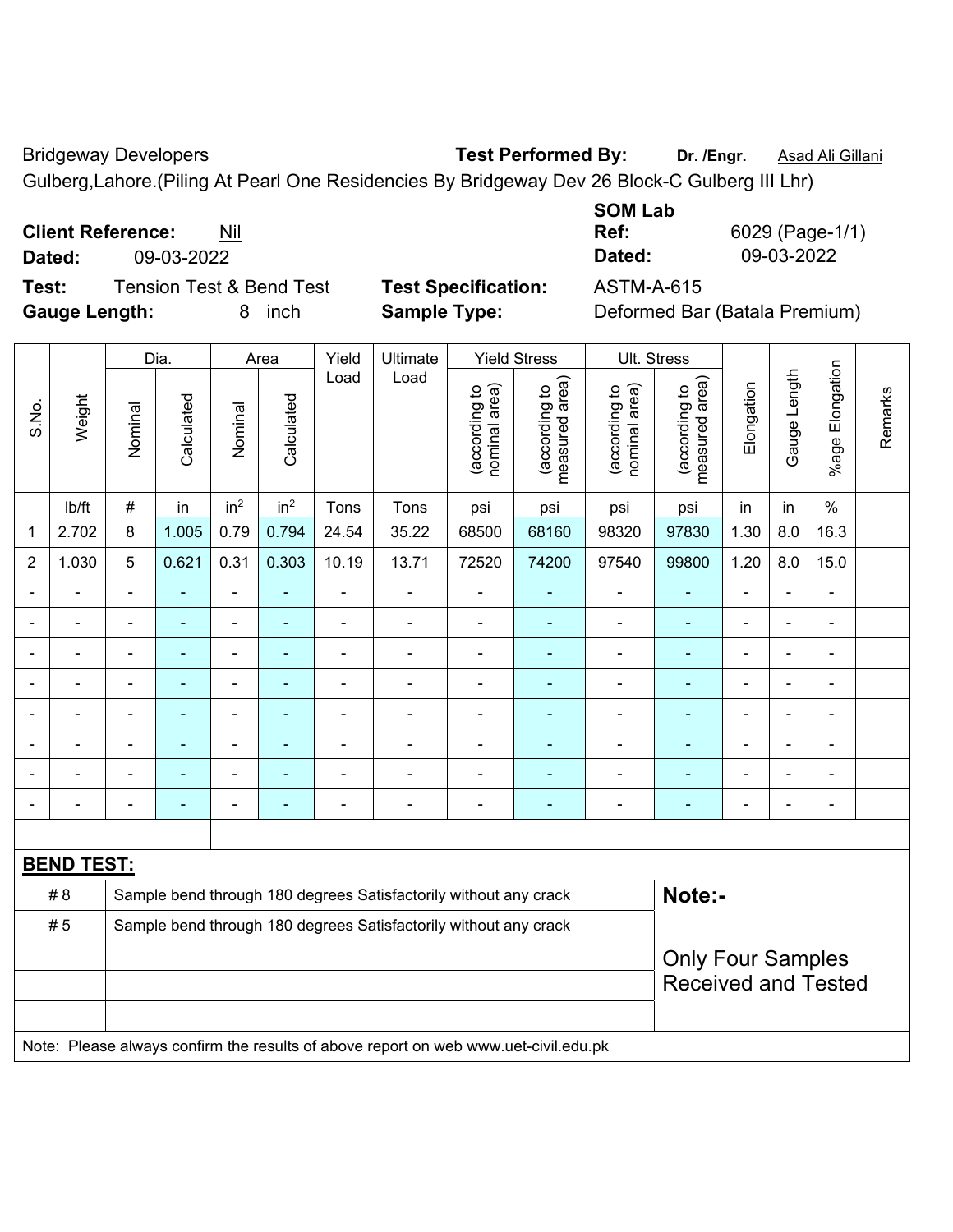RE AYQ Developers Pvt. Ltd.(Union Copmlex)

### **Client Reference:** Nil

**Dated:** 09-03-2022 **Dated:** 09-03-2022

**Test:** Tension Test & Bend Test **Test Specification:** ASTM-A-615 **Gauge Length:** 8 inch **Sample Type:** Deformed Bar (AF Steel)

|                |                   | Dia.<br>Area   |                          |                          | Yield                    | Ultimate                 |                                                                                     | <b>Yield Stress</b>            | Ult. Stress                     |                                |                                 |                |                |                              |         |
|----------------|-------------------|----------------|--------------------------|--------------------------|--------------------------|--------------------------|-------------------------------------------------------------------------------------|--------------------------------|---------------------------------|--------------------------------|---------------------------------|----------------|----------------|------------------------------|---------|
| S.No.          | Weight            | Nominal        | Calculated               | Nominal                  | Calculated               | Load                     | Load                                                                                | nominal area)<br>(according to | (according to<br>measured area) | nominal area)<br>(according to | (according to<br>measured area) | Elongation     | Gauge Length   | Elongation<br>$%$ age        | Remarks |
|                | lb/ft             | $\#$           | in                       | in <sup>2</sup>          | in <sup>2</sup>          | Tons                     | Tons                                                                                | psi                            | psi                             | psi                            | psi                             | in             | in             | $\%$                         |         |
| 1              | 1.498             | $\,6\,$        | 0.748                    | 0.44                     | 0.440                    | 11.57                    | 17.09                                                                               | 58000                          | 58000                           | 85690                          | 85690                           | 1.50           | 8.0            | 18.8                         |         |
| $\overline{2}$ | 1.501             | 6              | 0.749                    | 0.44                     | 0.441                    | 12.30                    | 17.33                                                                               | 61670                          | 61530                           | 86860                          | 86670                           | 1.60           | 8.0            | 20.0                         |         |
| 3              | 1.491             | $\,6\,$        | 0.747                    | 0.44                     | 0.438                    | 11.79                    | 16.89                                                                               | 59120                          | 59390                           | 84670                          | 85050                           | 1.60           | 8.0            | 20.0                         |         |
|                |                   | $\blacksquare$ | ÷,                       | $\blacksquare$           |                          | $\blacksquare$           | ÷,                                                                                  | $\blacksquare$                 |                                 | $\blacksquare$                 | $\blacksquare$                  | $\blacksquare$ |                | $\blacksquare$               |         |
| $\blacksquare$ | $\blacksquare$    | $\blacksquare$ | $\blacksquare$           | $\blacksquare$           | $\blacksquare$           | $\blacksquare$           | $\blacksquare$                                                                      | $\blacksquare$                 | $\blacksquare$                  | $\blacksquare$                 | $\blacksquare$                  | $\blacksquare$ |                | $\blacksquare$               |         |
|                |                   | $\blacksquare$ | ä,                       | $\blacksquare$           | $\overline{\phantom{a}}$ | $\blacksquare$           | ä,                                                                                  | ä,                             |                                 | ä,                             | $\blacksquare$                  | ä,             |                | ä,                           |         |
|                |                   | $\blacksquare$ |                          | $\blacksquare$           |                          | $\overline{\phantom{0}}$ | ÷                                                                                   | $\overline{a}$                 |                                 | $\blacksquare$                 |                                 | $\blacksquare$ |                | $\blacksquare$               |         |
| $\blacksquare$ |                   | $\blacksquare$ | $\overline{\phantom{0}}$ | $\overline{\phantom{a}}$ | $\overline{\phantom{a}}$ | $\overline{a}$           | ÷                                                                                   | $\blacksquare$                 | ٠                               | $\overline{\phantom{0}}$       | $\blacksquare$                  | $\blacksquare$ | $\blacksquare$ | $\blacksquare$               |         |
|                |                   | $\blacksquare$ | $\blacksquare$           | $\blacksquare$           | $\overline{\phantom{a}}$ | $\blacksquare$           | ÷                                                                                   | $\blacksquare$                 | ۰                               | $\blacksquare$                 | $\blacksquare$                  | $\blacksquare$ |                | $\qquad \qquad \blacksquare$ |         |
| $\blacksquare$ |                   | $\blacksquare$ | ä,                       | $\overline{\phantom{a}}$ | $\blacksquare$           | $\blacksquare$           | ä,                                                                                  | $\blacksquare$                 | ۰                               | $\blacksquare$                 | $\blacksquare$                  | ä,             |                | $\blacksquare$               |         |
|                |                   |                |                          |                          |                          |                          |                                                                                     |                                |                                 |                                |                                 |                |                |                              |         |
|                | <b>BEND TEST:</b> |                |                          |                          |                          |                          |                                                                                     |                                |                                 |                                |                                 |                |                |                              |         |
|                | #6                |                |                          |                          |                          |                          | Sample bend through 180 degrees Satisfactorily without any crack                    |                                |                                 |                                | Note:-                          |                |                |                              |         |
|                |                   |                |                          |                          |                          |                          |                                                                                     |                                |                                 |                                |                                 |                |                |                              |         |
|                |                   |                |                          |                          |                          |                          | <b>Only Four Samples</b>                                                            |                                |                                 |                                |                                 |                |                |                              |         |
|                |                   |                |                          |                          |                          |                          |                                                                                     |                                |                                 |                                | <b>Received and Tested</b>      |                |                |                              |         |
|                |                   |                |                          |                          |                          |                          |                                                                                     |                                |                                 |                                |                                 |                |                |                              |         |
|                |                   |                |                          |                          |                          |                          | Note: Please always confirm the results of above report on web www.uet-civil.edu.pk |                                |                                 |                                |                                 |                |                |                              |         |

# **SOM Lab Ref:** 6030 (Page-1/1)

Asif Pervaiz Butt **Test Performed By:** Dr. /Engr. **SAsad Ali Gillani** Collani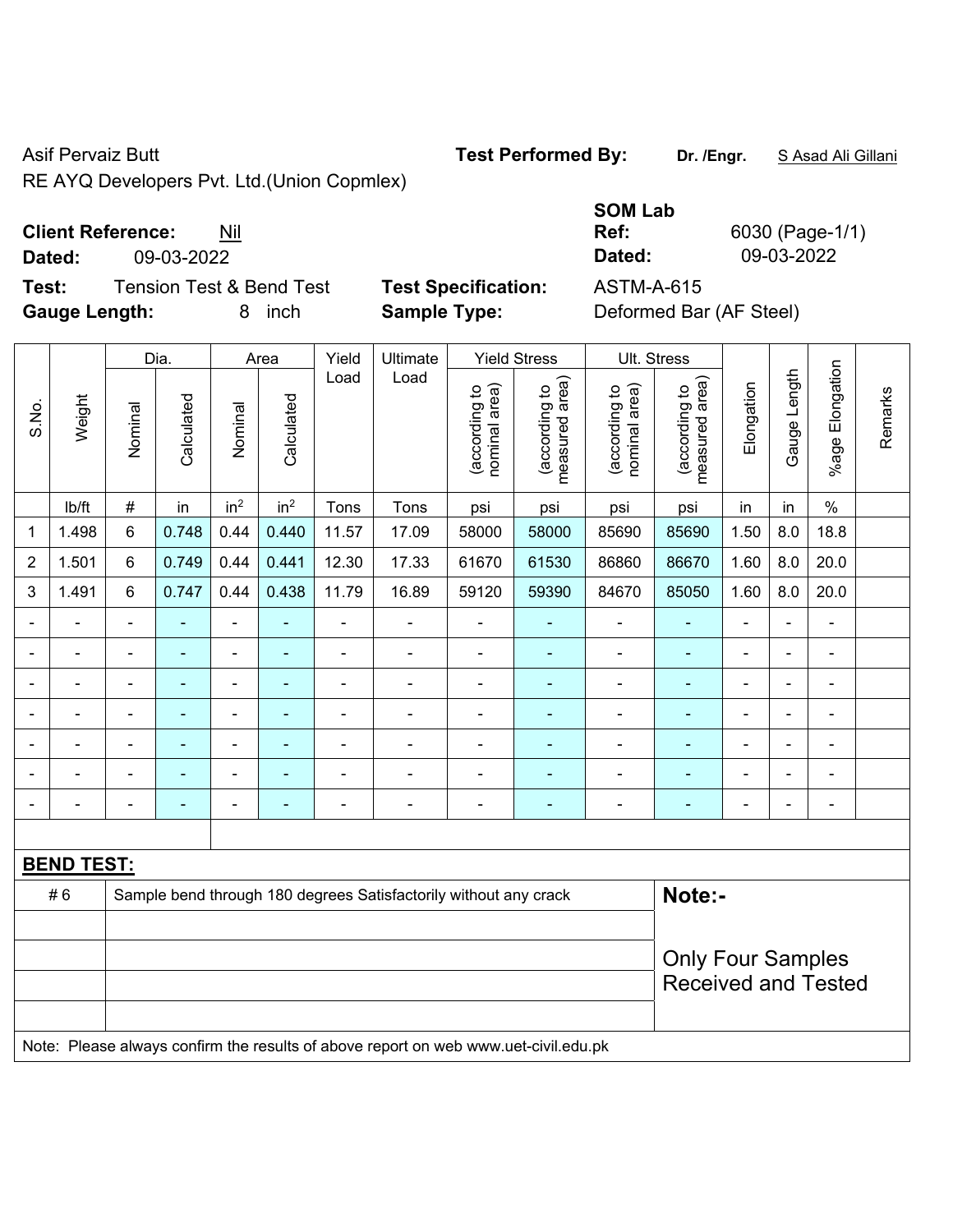AZ Engineering Associates. **Test Performed By:** Dr. /Engr. **SAsad Ali Gillani** 

RE Gujrat Residency.(Dualization Of Rd From GT Rd To Gujrat Dinga Rd I/C Gujrat Glyover L31KMS)

# **Client Reference:** RE AZEA/GT-334

**Dated:** 08-03-2022 **Dated:** 09-03-2022

**Test:** Tension Test & Bend Test **Test Specification:** ASTM-A-615 **Gauge Length:** 8 inch **Sample Type:** Deformed Bar (Moiz Steel)

**SOM Lab** 

**Ref:** 6031 (Page-1/1)

|                |                   | Dia.           |                | Area            |                                                                  | Yield | Ultimate                                                                            |                               | <b>Yield Stress</b>             |                                | Ult. Stress                     |            |                |                         |         |
|----------------|-------------------|----------------|----------------|-----------------|------------------------------------------------------------------|-------|-------------------------------------------------------------------------------------|-------------------------------|---------------------------------|--------------------------------|---------------------------------|------------|----------------|-------------------------|---------|
| S.No.          | Weight            | Nominal        | Calculated     | Nominal         | Calculated                                                       | Load  | Load                                                                                | nominal area)<br>according to | (according to<br>measured area) | (according to<br>nominal area) | (according to<br>measured area) | Elongation | Gauge Length   | Elongation<br>$%$ age l | Remarks |
|                | lb/ft             | $\#$           | in             | in <sup>2</sup> | in <sup>2</sup>                                                  | Tons  | Tons                                                                                | psi                           | psi                             | psi                            | psi                             | in         | in             | $\frac{0}{0}$           |         |
| 1              | 2.713             | 8              | 1.007          | 0.79            | 0.797                                                            | 25.25 | 33.84                                                                               | 70490                         | 69870                           | 94480                          | 93650                           | 1.40       | 8.0            | 17.5                    |         |
| $\overline{2}$ | 2.724             | 8              | 1.010          | 0.79            | 0.801                                                            | 24.46 | 33.94                                                                               | 68300                         | 67360                           | 94770                          | 93460                           | 1.50       | 8.0            | 18.8                    |         |
| 3              | 1.516             | 6              | 0.754          | 0.44            | 0.446                                                            | 13.46 | 20.10                                                                               | 67450                         | 66540                           | 100760                         | 99400                           | 1.50       | 8.0            | 18.8                    |         |
| 4              | 1.522             | 6              | 0.754          | 0.44            | 0.447                                                            | 13.37 | 20.08                                                                               | 67040                         | 65990                           | 100660                         | 99080                           | 1.70       | 8.0            | 21.3                    |         |
| 5              | 0.998             | 5              | 0.611          | 0.31            | 0.293                                                            | 10.01 | 13.12                                                                               | 71220                         | 75350                           | 93340                          | 98750                           | 1.10       | 8.0            | 13.8                    |         |
| 6              | 0.992             | 5              | 0.610          | 0.31            | 0.292                                                            | 9.81  | 12.97                                                                               | 69770                         | 74070                           | 92250                          | 97940                           | 1.20       | 8.0            | 15.0                    |         |
| $\overline{7}$ | 0.665             | $\overline{4}$ | 0.498          | 0.20            | 0.195                                                            | 6.07  | 8.77                                                                                | 66890                         | 68600                           | 96670                          | 99150                           | 1.40       | 8.0            | 17.5                    |         |
| 8              | 0.664             | $\overline{4}$ | 0.498          | 0.20            | 0.195                                                            | 6.09  | 8.82                                                                                | 67110                         | 68830                           | 97230                          | 99730                           | 1.40       | 8.0            | 17.5                    |         |
|                |                   |                |                |                 |                                                                  |       | $\blacksquare$                                                                      |                               |                                 |                                |                                 |            |                |                         |         |
| $\blacksquare$ |                   | $\blacksquare$ | $\blacksquare$ | $\blacksquare$  |                                                                  | ÷     | ۰                                                                                   | ä,                            | $\blacksquare$                  | $\blacksquare$                 | $\blacksquare$                  |            | $\blacksquare$ | ä,                      |         |
|                |                   |                |                |                 |                                                                  |       |                                                                                     |                               |                                 |                                |                                 |            |                |                         |         |
|                | <b>BEND TEST:</b> |                |                |                 |                                                                  |       |                                                                                     |                               |                                 |                                |                                 |            |                |                         |         |
|                | #8                |                |                |                 |                                                                  |       | Sample bend through 180 degrees Satisfactorily without any crack                    |                               |                                 |                                | Note:-                          |            |                |                         |         |
|                | #6                |                |                |                 |                                                                  |       | Sample bend through 180 degrees Satisfactorily without any crack                    |                               |                                 |                                |                                 |            |                |                         |         |
|                | #5                |                |                |                 | Sample bend through 180 degrees Satisfactorily without any crack |       | <b>Only Twelve Samples</b>                                                          |                               |                                 |                                |                                 |            |                |                         |         |
|                | #4                |                |                |                 |                                                                  |       | Sample bend through 180 degrees Satisfactorily without any crack                    |                               |                                 |                                | <b>Received and Tested</b>      |            |                |                         |         |
|                |                   |                |                |                 |                                                                  |       |                                                                                     |                               |                                 |                                |                                 |            |                |                         |         |
|                |                   |                |                |                 |                                                                  |       | Note: Please always confirm the results of above report on web www.uet-civil.edu.pk |                               |                                 |                                |                                 |            |                |                         |         |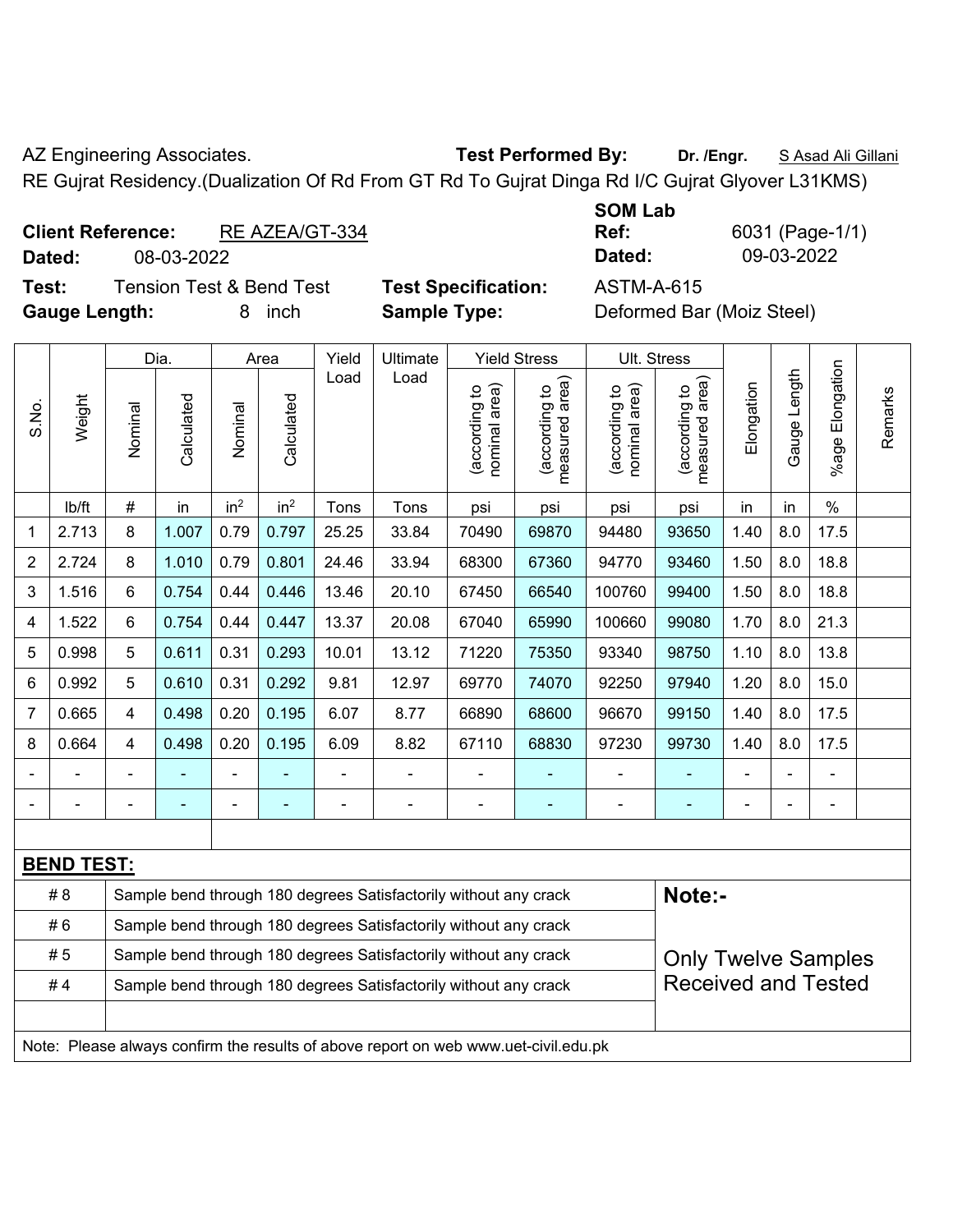Engr. Javed Asad **Test Performed By:** Dr. /Engr. **SAsad Ali Gillani** Collection Association Collection Association

CRE JIP Consultants.(Const.of Jalapur Irrigation Canal and Its System)(No.JIP/WkS/ICB/P3)

| <b>Client Reference:</b> |            | JIPIC/TECH/P-3/CRE/66 |
|--------------------------|------------|-----------------------|
| Dated:                   | 08-03-2022 |                       |

**Test:** Tension Test & Bend Test **Test Specification:** ASTM-A-615 **Gauge Length:** 8 inch **Sample Type:** Deformed Bar (Mughal Steel)

**SOM Lab Ref:** 6032 (Page-1/1) **Dated:** 08-03-2022 **Dated:** 09-03-2022

|                              |                   |                         | Dia.           |                          | Area            | Yield                        | Ultimate                                                         |                                | <b>Yield Stress</b>               |                                | Ult. Stress                     |                          |                          |                          |         |
|------------------------------|-------------------|-------------------------|----------------|--------------------------|-----------------|------------------------------|------------------------------------------------------------------|--------------------------------|-----------------------------------|--------------------------------|---------------------------------|--------------------------|--------------------------|--------------------------|---------|
| S.No.                        | Weight            | Nominal                 | Calculated     | Nominal                  | Calculated      | Load                         | Load                                                             | nominal area)<br>(according to | area)<br>according to<br>measured | nominal area)<br>(according to | measured area)<br>(according to | Elongation               | Gauge Length             | %age Elongation          | Remarks |
|                              | lb/ft             | $\#$                    | in             | in <sup>2</sup>          | in <sup>2</sup> | Tons                         | Tons                                                             | psi                            | psi                               | psi                            | psi                             | in                       | in                       | $\frac{0}{0}$            |         |
| 1                            | 0.675             | $\overline{\mathbf{4}}$ | 0.502          | 0.20                     | 0.198           | 7.21                         | 9.38                                                             | 79470                          | 80280                             | 103420                         | 104460                          | 1.10                     | 8.0                      | 13.8                     |         |
| $\overline{2}$               | 0.673             | $\overline{\mathbf{4}}$ | 0.502          | 0.20                     | 0.198           | 6.95                         | 9.09                                                             | 76660                          | 77440                             | 100270                         | 101280                          | 1.20                     | 8.0                      | 15.0                     |         |
| $\blacksquare$               | $\blacksquare$    | $\blacksquare$          | $\blacksquare$ | $\blacksquare$           | $\blacksquare$  | $\blacksquare$               | $\blacksquare$                                                   | $\blacksquare$                 | $\blacksquare$                    | $\blacksquare$                 | $\blacksquare$                  | $\blacksquare$           | $\overline{\phantom{0}}$ | $\blacksquare$           |         |
| $\blacksquare$               | $\blacksquare$    | $\blacksquare$          | $\blacksquare$ | $\overline{\phantom{a}}$ | ۰               | $\blacksquare$               | ÷                                                                | $\overline{a}$                 | $\blacksquare$                    | $\overline{\phantom{a}}$       | $\blacksquare$                  | $\overline{\phantom{a}}$ | $\blacksquare$           | $\blacksquare$           |         |
| $\blacksquare$               | $\blacksquare$    | $\blacksquare$          | ۰              | $\overline{\phantom{0}}$ | ۰               | $\qquad \qquad \blacksquare$ | $\blacksquare$                                                   | $\qquad \qquad \blacksquare$   | $\overline{\phantom{a}}$          | $\blacksquare$                 | $\blacksquare$                  | $\overline{\phantom{a}}$ | $\blacksquare$           | $\overline{\phantom{a}}$ |         |
| $\overline{\phantom{0}}$     |                   | $\blacksquare$          |                | $\blacksquare$           | ۰               | Ē,                           | $\blacksquare$                                                   | $\blacksquare$                 | ä,                                | ٠                              | Ē.                              | $\overline{\phantom{a}}$ | $\blacksquare$           | $\blacksquare$           |         |
| $\blacksquare$               | $\blacksquare$    | $\blacksquare$          | $\blacksquare$ | $\overline{\phantom{a}}$ | ۰               | $\blacksquare$               | ÷                                                                | $\blacksquare$                 | $\overline{\phantom{a}}$          | $\blacksquare$                 | ٠                               | $\overline{\phantom{a}}$ | $\blacksquare$           | $\overline{\phantom{a}}$ |         |
| $\blacksquare$               | $\blacksquare$    | $\blacksquare$          | $\blacksquare$ | $\blacksquare$           | ä,              | $\blacksquare$               | ä,                                                               | $\blacksquare$                 | $\blacksquare$                    | $\blacksquare$                 | $\blacksquare$                  | $\blacksquare$           | $\blacksquare$           | $\blacksquare$           |         |
| $\qquad \qquad \blacksquare$ | $\blacksquare$    | $\blacksquare$          | $\blacksquare$ | $\blacksquare$           | ۰               | $\qquad \qquad \blacksquare$ | $\blacksquare$                                                   | $\qquad \qquad \blacksquare$   | $\overline{\phantom{a}}$          | $\overline{a}$                 | ۰                               | $\blacksquare$           | $\blacksquare$           | $\blacksquare$           |         |
| $\blacksquare$               |                   | $\overline{a}$          |                | $\overline{\phantom{a}}$ | ۰               | ۰                            | $\blacksquare$                                                   | $\blacksquare$                 | ÷                                 | $\overline{a}$                 | ۰                               | $\blacksquare$           | $\blacksquare$           | $\blacksquare$           |         |
|                              |                   |                         |                |                          |                 |                              |                                                                  |                                |                                   |                                |                                 |                          |                          |                          |         |
|                              | <b>BEND TEST:</b> |                         |                |                          |                 |                              |                                                                  |                                |                                   |                                |                                 |                          |                          |                          |         |
|                              | #4                |                         |                |                          |                 |                              | Sample bend through 180 degrees Satisfactorily without any crack |                                |                                   |                                | Note:-                          |                          |                          |                          |         |
|                              |                   |                         |                |                          |                 |                              |                                                                  |                                |                                   |                                |                                 |                          |                          |                          |         |
|                              |                   |                         |                |                          |                 |                              | <b>Only Three Samples</b><br><b>Received and Tested</b>          |                                |                                   |                                |                                 |                          |                          |                          |         |

Note: Please always confirm the results of above report on web www.uet-civil.edu.pk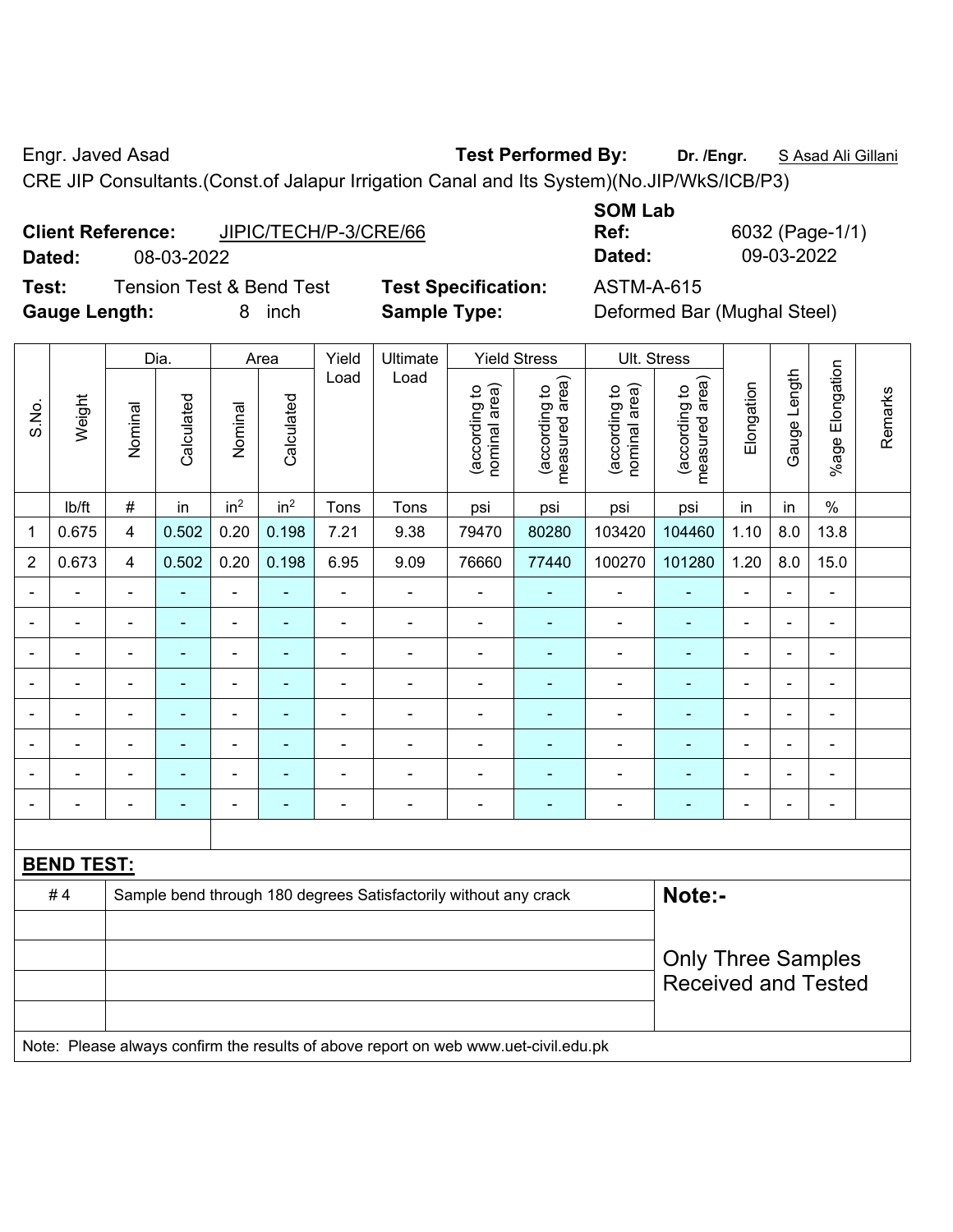Engr. M Abbas **Test Performed By: Dr. /Engr.** S Asad Ali Gillani

RE City Survey & Engg. Consultants,Lahore.(Green View Executive Apartments Ph-V)

| <b>Client Reference:</b><br>GVA/RE/04/22<br>09-03-2022<br>Dated:             |                                                   | <b>SOM Lab</b><br>6033 (Page-1/1)<br>Ref:<br>09-03-2022<br>Dated: |
|------------------------------------------------------------------------------|---------------------------------------------------|-------------------------------------------------------------------|
| <b>Tension Test &amp; Bend Test</b><br>Test:<br><b>Gauge Length:</b><br>inch | <b>Test Specification:</b><br><b>Sample Type:</b> | ASTM-A-615<br>Deformed Bar                                        |

|                |                   | Dia.                                                             |            | Area                         |                 | Yield | Ultimate                                                                            |                                | <b>Yield Stress</b>                         |                                | Ult. Stress                                 |                            |              |                       |         |  |  |
|----------------|-------------------|------------------------------------------------------------------|------------|------------------------------|-----------------|-------|-------------------------------------------------------------------------------------|--------------------------------|---------------------------------------------|--------------------------------|---------------------------------------------|----------------------------|--------------|-----------------------|---------|--|--|
| S.No.          | Weight            | Nominal                                                          | Calculated | Nominal                      | Calculated      | Load  | Load                                                                                | nominal area)<br>(according to | (according to<br>measured area)<br>measured | nominal area)<br>(according to | (according to<br>measured area)<br>measured | Elongation                 | Gauge Length | Elongation<br>$%$ age | Remarks |  |  |
|                | lb/ft             | $\#$                                                             | in         | in <sup>2</sup>              | in <sup>2</sup> | Tons  | Tons                                                                                | psi                            | psi                                         | psi                            | psi                                         | in                         | in           | $\%$                  |         |  |  |
| 1              | 2.618             | 8                                                                | 0.990      | 0.79                         | 0.769           | 16.46 | 27.44                                                                               | 45960                          | 47220                                       | 76610                          | 78700                                       | 1.60                       | 8.0          | 20.0                  |         |  |  |
| $\overline{2}$ | 2.597             | 8                                                                | 0.986      | 0.79                         | 0.763           | 16.00 | 37.10                                                                               | 44680                          | 46260                                       | 103590                         | 107250                                      | 1.60                       | 8.0          | 20.0                  |         |  |  |
| 3              | 1.500             | 6                                                                | 0.749      | 0.44                         | 0.441           | 10.27 | 14.80                                                                               | 51460                          | 51340                                       | 74190                          | 74020                                       | 1.00                       | 8.0          | 12.5                  |         |  |  |
| 4              | 1.478             | 6                                                                | 0.743      | 0.44                         | 0.434           | 9.68  | 14.88                                                                               | 48540                          | 49210                                       | 74600                          | 75630                                       | 1.30                       | 8.0          | 16.3                  |         |  |  |
| 5              | 0.676             | $\overline{4}$                                                   | 0.503      | 0.20                         | 0.199           | 5.22  | 8.05                                                                                | 57560                          | 57850                                       | 88800                          | 89250                                       | 1.50                       | 8.0          | 18.8                  |         |  |  |
| 6              | 0.676             | $\overline{4}$                                                   | 0.503      | 0.20                         | 0.199           | 5.27  | 8.07                                                                                | 58120                          | 58410                                       | 89030                          | 89480                                       | 1.40                       | 8.0          | 17.5                  |         |  |  |
|                |                   |                                                                  |            | ä,                           |                 |       | $\overline{a}$                                                                      |                                |                                             | $\blacksquare$                 | $\blacksquare$                              |                            |              |                       |         |  |  |
|                |                   |                                                                  |            | $\blacksquare$               |                 |       | $\blacksquare$                                                                      | ä,                             |                                             |                                |                                             |                            |              |                       |         |  |  |
|                |                   |                                                                  | ۰          | $\qquad \qquad \blacksquare$ |                 |       | $\blacksquare$                                                                      |                                | ۰                                           | $\blacksquare$                 | ٠                                           |                            |              | $\blacksquare$        |         |  |  |
|                |                   |                                                                  | ۰          | ÷                            |                 |       | ÷                                                                                   | ä,                             | ÷                                           | $\overline{\phantom{a}}$       | $\blacksquare$                              | $\blacksquare$             |              | ÷                     |         |  |  |
|                |                   |                                                                  |            |                              |                 |       |                                                                                     |                                |                                             |                                |                                             |                            |              |                       |         |  |  |
|                | <b>BEND TEST:</b> |                                                                  |            |                              |                 |       |                                                                                     |                                |                                             |                                |                                             |                            |              |                       |         |  |  |
|                | # 8               |                                                                  |            |                              |                 |       | Sample bend through 180 degrees Satisfactorily without any crack                    |                                |                                             |                                | Note:-                                      |                            |              |                       |         |  |  |
|                | #6                |                                                                  |            |                              |                 |       | Sample bend through 180 degrees Satisfactorily without any crack                    |                                |                                             |                                |                                             |                            |              |                       |         |  |  |
|                | #4                | Sample bend through 180 degrees Satisfactorily without any crack |            |                              |                 |       |                                                                                     |                                |                                             |                                |                                             | <b>Only Nine Samples</b>   |              |                       |         |  |  |
|                |                   |                                                                  |            |                              |                 |       |                                                                                     |                                |                                             |                                |                                             | <b>Received and Tested</b> |              |                       |         |  |  |
|                |                   |                                                                  |            |                              |                 |       |                                                                                     |                                |                                             |                                |                                             |                            |              |                       |         |  |  |
|                |                   |                                                                  |            |                              |                 |       | Note: Please always confirm the results of above report on web www.uet-civil.edu.pk |                                |                                             |                                |                                             |                            |              |                       |         |  |  |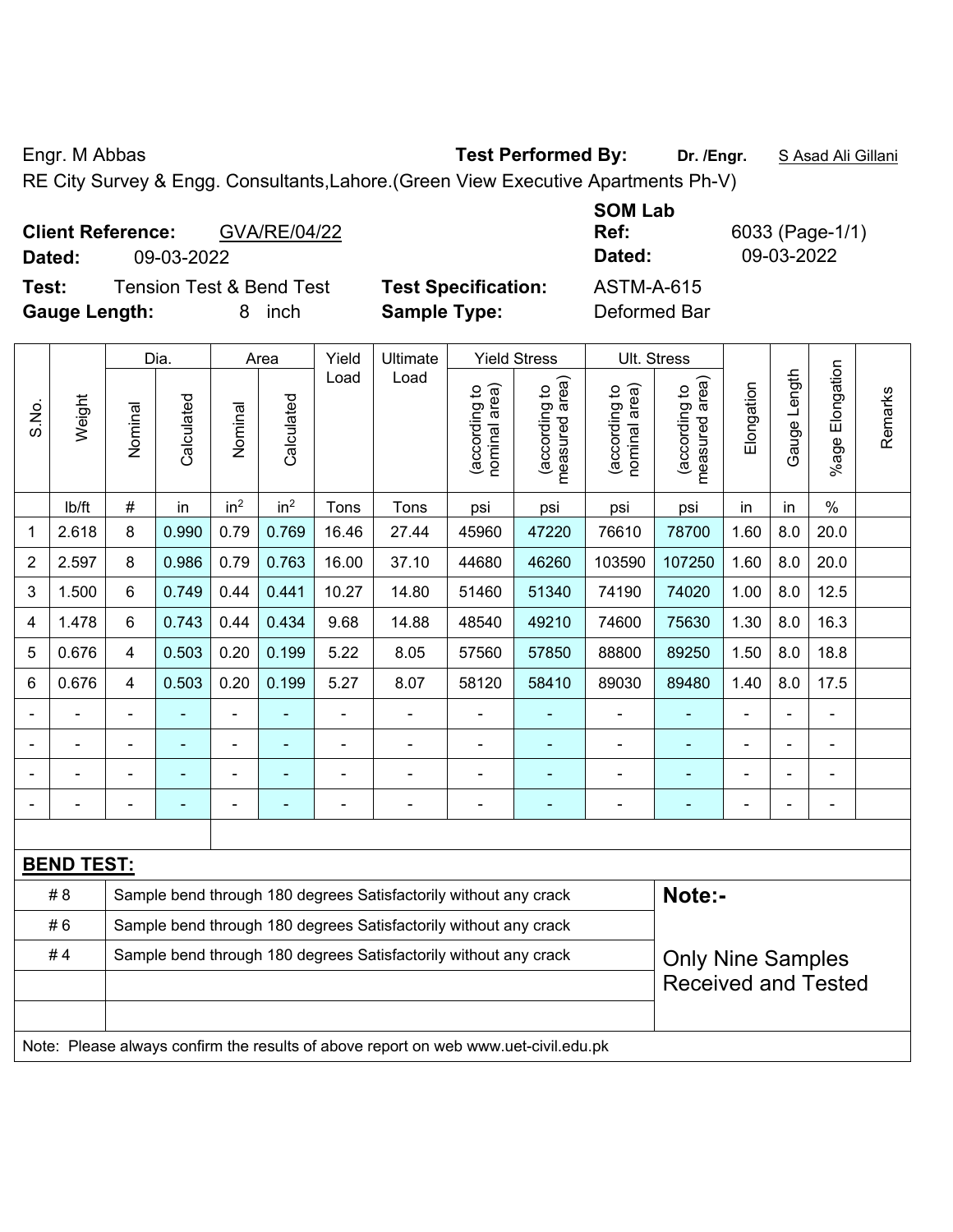M.Imtiaz **Test Performed By: Dr. /Engr.** S Asad Ali Gillani

Ittefaq Building Solution.(Project: New Apparel Facility,Ferozwattwan)

|        | <b>Client Reference:</b> | IBS/SD/ST-45                        |     |
|--------|--------------------------|-------------------------------------|-----|
| Dated: | 09-03-2022               |                                     |     |
| Test:  |                          | <b>Tension Test &amp; Bend Test</b> | Tes |

**Test: Specification:** ASTM-A-615 **Gauge Length:** 8 inch **Sample Type:** Deformed Bar (AFCO)

**SOM Lab Ref:** 6034 (Page-1/1) **Dated:** 09-03-2022 **Dated:** 09-03-2022

|                         |                   |                | Dia.                                                             | Area            |                 | Yield          | Ultimate                                                         |                                | <b>Yield Stress</b>             | Ult. Stress                    |                                 |                          |                          |                 |         |  |  |  |
|-------------------------|-------------------|----------------|------------------------------------------------------------------|-----------------|-----------------|----------------|------------------------------------------------------------------|--------------------------------|---------------------------------|--------------------------------|---------------------------------|--------------------------|--------------------------|-----------------|---------|--|--|--|
| S.No.                   | Weight            | Nominal        | Calculated                                                       | Nominal         | Calculated      | Load           | Load                                                             | nominal area)<br>(according to | measured area)<br>(according to | nominal area)<br>(according to | measured area)<br>(according to | Elongation               | Gauge Length             | %age Elongation | Remarks |  |  |  |
|                         | lb/ft             | $\#$           | in                                                               | in <sup>2</sup> | in <sup>2</sup> | Tons           | Tons                                                             | psi                            | psi                             | psi                            | psi                             | in                       | in                       | $\%$            |         |  |  |  |
| $\mathbf{1}$            | 2.588             | 8              | 0.984                                                            | 0.79            | 0.761           | 23.60          | 31.70                                                            | 65880                          | 68390                           | 88510                          | 91880                           | 1.40                     | 8.0                      | 17.5            |         |  |  |  |
| $\overline{2}$          | 2.587             | 8              | 0.984                                                            | 0.79            | 0.760           | 23.60          | 31.80                                                            | 65880                          | 68480                           | 88790                          | 92300                           | 1.40                     | 8.0                      | 17.5            |         |  |  |  |
| $\mathbf{3}$            | 0.665             | 4              | 0.498                                                            | 0.20            | 0.195           | 7.61           | 9.25                                                             | 83970                          | 86120                           | 101960                         | 104570                          | 1.00                     | 8.0                      | 12.5            |         |  |  |  |
| $\overline{\mathbf{4}}$ | 0.663             | 4              | 0.498                                                            | 0.20            | 0.195           | 7.36           | 9.07                                                             | 81160                          | 83240                           | 100050                         | 102610                          | 0.80                     | 8.0                      | 10.0            |         |  |  |  |
|                         |                   |                |                                                                  |                 |                 |                |                                                                  |                                |                                 |                                |                                 |                          |                          |                 |         |  |  |  |
|                         |                   |                | -                                                                | $\blacksquare$  | ۰               | $\blacksquare$ | $\blacksquare$                                                   | $\blacksquare$                 | ä,                              |                                |                                 | $\blacksquare$           | ÷.                       | $\blacksquare$  |         |  |  |  |
|                         | $\blacksquare$    | $\blacksquare$ | $\blacksquare$                                                   | $\blacksquare$  | $\blacksquare$  | $\blacksquare$ | $\blacksquare$                                                   | $\blacksquare$                 | ٠                               | $\blacksquare$                 | ٠                               | $\overline{\phantom{a}}$ | $\blacksquare$           | $\blacksquare$  |         |  |  |  |
|                         |                   |                |                                                                  |                 |                 |                |                                                                  |                                |                                 |                                |                                 |                          | ۰                        |                 |         |  |  |  |
|                         |                   |                | -                                                                |                 |                 |                | $\overline{a}$                                                   |                                | ۳                               |                                |                                 |                          | $\overline{\phantom{0}}$ | ۰               |         |  |  |  |
|                         |                   |                | ۳                                                                |                 | $\blacksquare$  | ٠              | $\blacksquare$                                                   | $\blacksquare$                 | $\overline{a}$                  | $\blacksquare$                 |                                 | $\blacksquare$           | $\blacksquare$           |                 |         |  |  |  |
|                         |                   |                |                                                                  |                 |                 |                |                                                                  |                                |                                 |                                |                                 |                          |                          |                 |         |  |  |  |
|                         | <b>BEND TEST:</b> |                |                                                                  |                 |                 |                |                                                                  |                                |                                 |                                |                                 |                          |                          |                 |         |  |  |  |
|                         | # 8               |                |                                                                  |                 |                 |                | Sample bend through 180 degrees Satisfactorily without any crack |                                |                                 |                                | Note:-                          |                          |                          |                 |         |  |  |  |
|                         | #4                |                | Sample bend through 180 degrees Satisfactorily without any crack |                 |                 |                |                                                                  |                                |                                 |                                |                                 |                          |                          |                 |         |  |  |  |
|                         |                   |                |                                                                  |                 |                 |                | <b>Only Six Samples</b>                                          |                                |                                 |                                |                                 |                          |                          |                 |         |  |  |  |
|                         |                   |                |                                                                  |                 |                 |                | <b>Received and Tested</b>                                       |                                |                                 |                                |                                 |                          |                          |                 |         |  |  |  |
|                         |                   |                |                                                                  |                 |                 |                |                                                                  |                                |                                 |                                |                                 |                          |                          |                 |         |  |  |  |

Note: Please always confirm the results of above report on web www.uet-civil.edu.pk